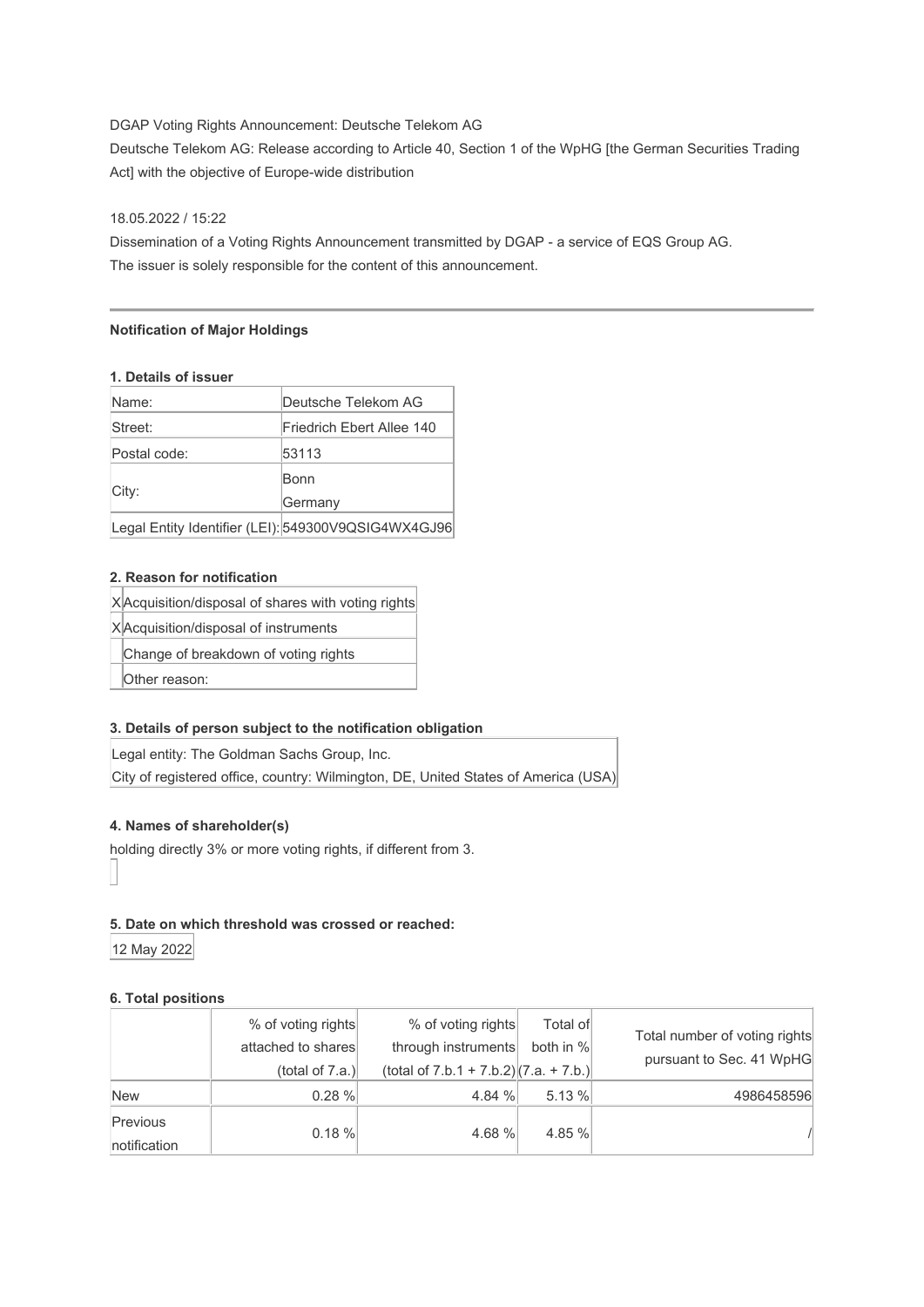# **7. Details on total positions**

| <b>ISIN</b>  | Absolute |          | In $%$                                                                                  |          |
|--------------|----------|----------|-----------------------------------------------------------------------------------------|----------|
|              | Directl  | Indirect | <b>Directl</b>                                                                          | Indirect |
|              |          |          | $ ({\sf Sec. 33 WpHG}) ({\sf Sec. 34 WpHG}) ({\sf Sec. 33 WpHG}) ({\sf Sec. 34 WpHG}) $ |          |
| DE0005557508 |          | 11946272 | $0\%$                                                                                   | 0.24%    |
| US2515661054 |          | 2182633  | $0\%$                                                                                   | 0.04%    |
| <b>Total</b> |          | 14128905 | $0.28 \%$                                                                               |          |

# **a. Voting rights attached to shares (Sec. 33, 34 WpHG)**

# **b.1. Instruments according to Sec. 38 (1) no. 1 WpHG**

| Type of         | Expiration or maturity | Exercise or conversion | Voting rights | Voting rights in |
|-----------------|------------------------|------------------------|---------------|------------------|
| instrument      | date                   | period                 | absolute      | $\%$             |
| Right To Recall | Open                   |                        | 6069908       | 0.12 %           |
| Right Of Use    | Open                   |                        | 5416597       | 0.11 %           |
| Call Warrant    | 06.03.2028             |                        | 1619014       | 0.03 %           |
| Swap            | 06.03.2028             |                        | 1486615       | 0.03 %           |
| Future          | 17.06.2022             |                        | 3248117       | 0.07 %           |
| Call Option     | 19.12.2025             |                        | 23334522      | 0.47%            |
|                 |                        | Total                  | 41174773      | 0.83 %           |

### **b.2. Instruments according to Sec. 38 (1) no. 2 WpHG**

| Type of            | Expiration or | Exercise or       | Cash or physical |           | Voting rights Voting rights in |
|--------------------|---------------|-------------------|------------------|-----------|--------------------------------|
| instrument         | maturity date | conversion period | settlement       | absolute  | $\frac{0}{0}$                  |
| Swap               | 11.05.2032    |                   | lCash            | 2707107   | 0.05 %                         |
| Call Warrant       | 31.12.2030    |                   | lCash            | 3788776   | 0.08 %                         |
| Call Option        | 31.03.2035    |                   | Cash             | 64129157  | 1.29 %                         |
| Put Option         | 20.12.2030    |                   | Cash             | 45757662  | 0.92%                          |
| Forward            | 20.12.2024    |                   | Cash             | 2625508   | 0.05%                          |
| Future             | 20.12.2030    |                   | Cash             | 59428196  | 1.19 %                         |
| Put Option         | 19.12.2025    |                   | Physical         | 21817602  | 0.44%                          |
| <b>Put Warrant</b> | 16.12.2022    |                   | Physical         | 1000      | 0.00002%                       |
| Index              | N/A           |                   | lCash            |           | 1 0.00000003 %                 |
|                    |               |                   | Total            | 200255011 | 4.02 %                         |

## **8. Information in relation to the person subject to the notification obligation**

Person subject to the notification obligation is not controlled nor does it control any other undertaking(s) that directly or indirectly hold(s) an interest in the (underlying) issuer (1.).

 $X$  Full chain of controlled undertakings starting with the ultimate controlling natural person or legal entity:

| Name                             | % of voting rights (if at | % of voting rights through                             | Total of both (if at |
|----------------------------------|---------------------------|--------------------------------------------------------|----------------------|
|                                  |                           | least 3% or more) instruments (if at least 5% or more) | least 5% or more)    |
| The Goldman Sachs Group,<br>Inc. | $\%$                      | $\%$                                                   | $\%$                 |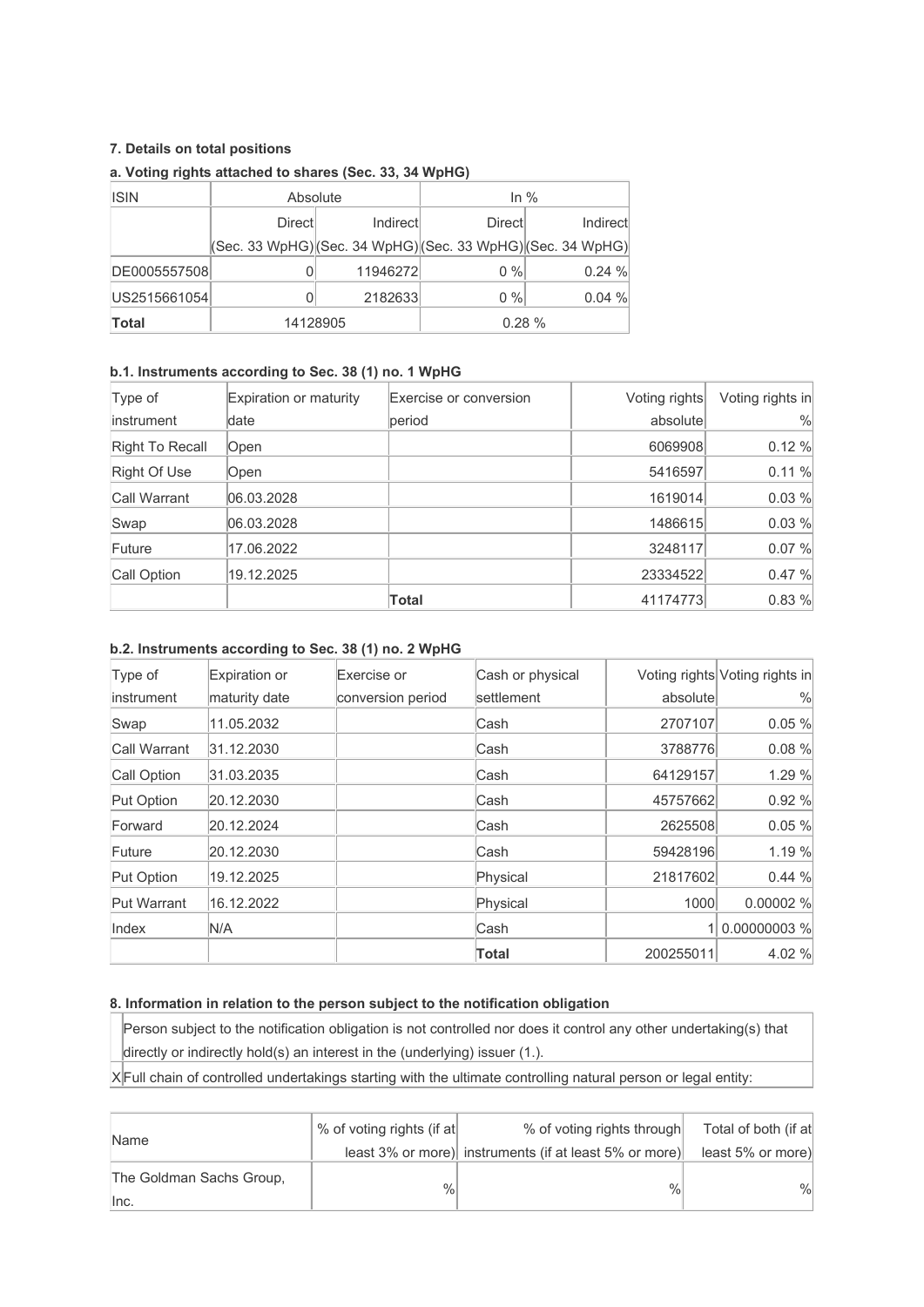| <b>GSAM Holdings LLC</b>                        | $\%$          | $\%$          | $\frac{0}{0}$ |
|-------------------------------------------------|---------------|---------------|---------------|
| <b>NNIP Holdings LLC</b>                        | $\frac{0}{0}$ | %             | $\frac{0}{0}$ |
| <b>NNIP UK Holdings I Ltd</b>                   | $\%$          | %             | $\frac{0}{0}$ |
| NNIP UK Holdings II Ltd                         | $\frac{0}{0}$ | %             | $\frac{0}{0}$ |
| NNIP Holdings I B.V. / NNIP                     |               |               |               |
| Holdings II B.V.                                | $\frac{0}{0}$ | $\%$          | $\%$          |
| <b>NN Investment Partners</b>                   | $\frac{0}{0}$ | $\%$          | $\frac{0}{0}$ |
| <b>Holdings NV</b>                              |               |               |               |
|                                                 | $\%$          | $\%$          | $\frac{0}{0}$ |
| The Goldman Sachs Group,<br>Inc.                | $\%$          | $\%$          | $\frac{0}{0}$ |
| Goldman Sachs Bank USA                          | $\%$          | $\%$          | $\frac{0}{0}$ |
| Goldman Sachs Bank Europe<br>SE                 | $\%$          | $\%$          | $\frac{0}{0}$ |
|                                                 | $\%$          | $\%$          | $\frac{0}{0}$ |
| The Goldman Sachs Group,<br>Inc.                | $\%$          | $\%$          | $\frac{0}{0}$ |
| Goldman Sachs (UK) L.L.C.                       | $\%$          | $\%$          | $\frac{0}{0}$ |
| Goldman Sachs Group UK                          |               |               |               |
| Limited                                         | $\%$          | $\%$          | $\frac{0}{0}$ |
| Goldman Sachs International<br>Bank             | $\%$          | $\%$          | $\%$          |
|                                                 | $\%$          | %             | $\%$          |
| The Goldman Sachs Group,<br>Inc.                | $\%$          | $\%$          | $\%$          |
| GS Global Markets, Inc.                         | $\frac{0}{0}$ | %             | $\frac{0}{0}$ |
| Goldman Sachs Finance Corp<br>International Ltd | $\%$          | $\%$          | $\%$          |
|                                                 | $\%$          | $\%$          | $\frac{0}{0}$ |
| The Goldman Sachs Group,<br>Inc.                | $\%$          | $\%$          | $\frac{0}{0}$ |
| Goldman, Sachs & Co.<br>Wertpapier GmbH         | $\frac{0}{0}$ | $\frac{0}{0}$ | $\%$          |
|                                                 | $\frac{0}{0}$ | %             | $\%$          |
| The Goldman Sachs Group,                        |               |               |               |
| Inc.                                            | $\frac{0}{0}$ | %             | $\frac{0}{0}$ |
| GS Finance Corp.                                | $\frac{0}{0}$ | $\frac{0}{0}$ | $\%$          |
|                                                 | $\frac{0}{0}$ | %             | $\frac{0}{0}$ |
| The Goldman Sachs Group,<br>Inc.                | $\%$          | $\%$          | $\%$          |
| <b>IMD Holdings LLC</b>                         | $\frac{0}{0}$ | %             | $\frac{0}{0}$ |
| United Capital Financial                        |               |               |               |
| Partners, Inc.                                  | $\frac{0}{0}$ | %             | $\%$          |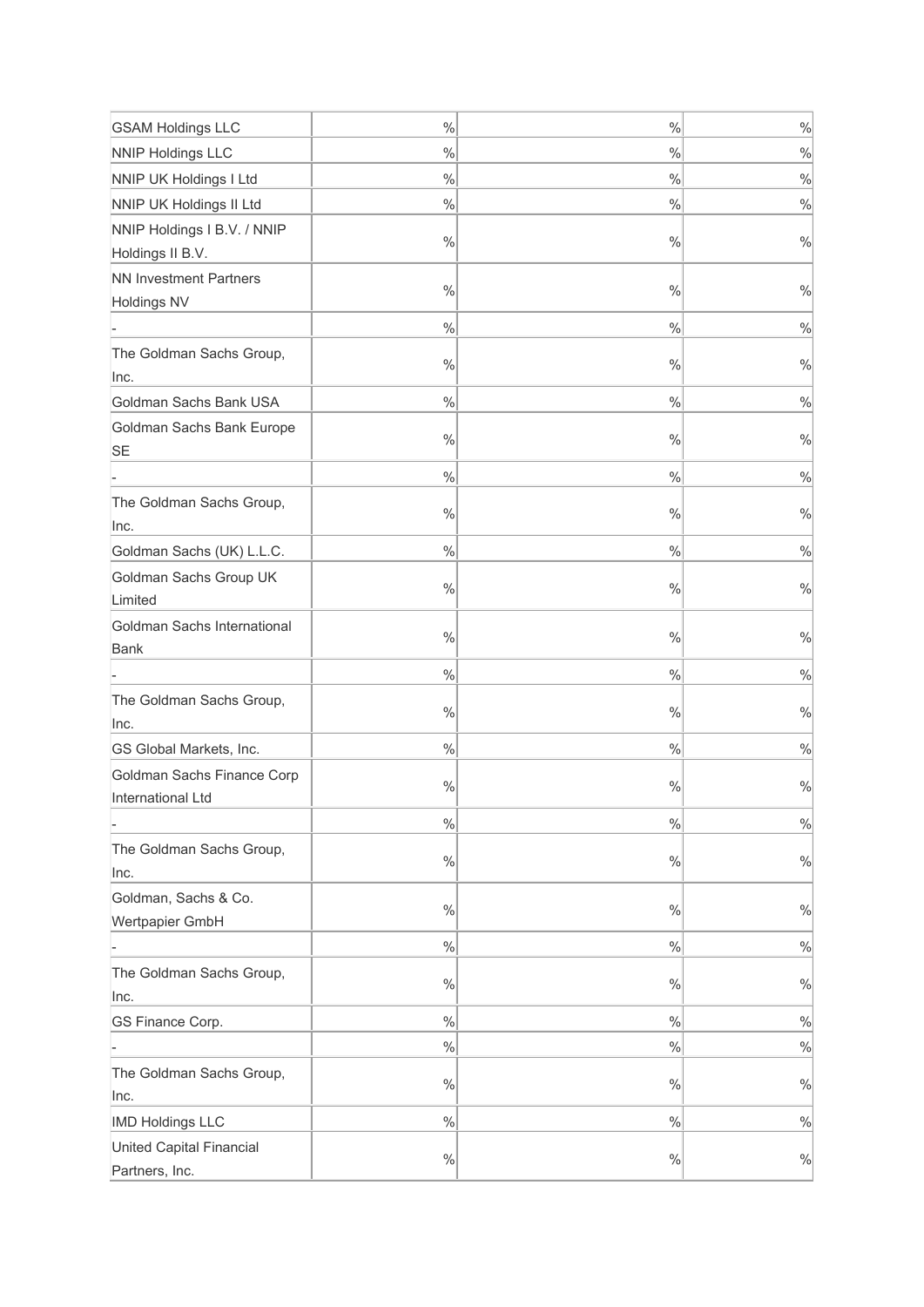| <b>United Capital Financial</b>                  | $\frac{0}{0}$ | $\frac{0}{0}$ | $\frac{0}{0}$ |
|--------------------------------------------------|---------------|---------------|---------------|
| Advisers, LLC                                    |               |               |               |
|                                                  | $\frac{0}{0}$ | $\frac{0}{0}$ | $\frac{0}{0}$ |
| The Goldman Sachs Group,                         |               |               |               |
| Inc.                                             | $\frac{0}{0}$ | $\frac{0}{0}$ | $\frac{0}{0}$ |
| Goldman Sachs (UK) L.L.C.                        | $\frac{0}{0}$ | $\frac{0}{0}$ | $\frac{0}{0}$ |
| Goldman Sachs Group UK<br>Limited                | $\%$          | $\frac{0}{0}$ | $\frac{0}{0}$ |
| Goldman Sachs International                      | $\%$          | $\frac{0}{0}$ | $\frac{0}{0}$ |
|                                                  | $\frac{0}{0}$ | %             | $\%$          |
| The Goldman Sachs Group,                         | $\%$          | $\frac{0}{0}$ | $\%$          |
| Inc.                                             |               |               |               |
| <b>GSAM Holdings LLC</b>                         | $\frac{0}{0}$ | $\frac{0}{0}$ | $\%$          |
| Goldman Sachs Asset                              | $\%$          | $\frac{0}{0}$ | $\%$          |
| Management, L.P.                                 |               |               |               |
|                                                  | $\frac{0}{0}$ | %             | $\%$          |
| The Goldman Sachs Group,<br>Inc.                 | $\%$          | %             | $\%$          |
| Goldman Sachs Non-US<br>Americas Holdings LLC    | $\%$          | %             | $\frac{0}{0}$ |
| Goldman Sachs Non-US<br>Americas Holdings II LLC | $\frac{0}{0}$ | $\frac{0}{0}$ | $\%$          |
| GSEM Bermuda Holdings, L.P.                      | $\frac{0}{0}$ | $\frac{0}{0}$ | $\%$          |
| GS Equity Markets, L.P.                          | $\%$          | $\frac{0}{0}$ | $\frac{0}{0}$ |
|                                                  | $\%$          | %             | $\%$          |
| The Goldman Sachs Group,<br>Inc.                 | $\%$          | %             | $\%$          |
| Folio Financial, Inc.                            | $\%$          | %             | $\%$          |
| Folio Investments Inc.                           | $\%$          | $\%$          | $\%$          |
|                                                  | $\%$          | %             | $\frac{0}{0}$ |
| The Goldman Sachs Group,<br>Inc.                 | $\%$          | $\frac{0}{0}$ | $\frac{0}{0}$ |
| Goldman Sachs & Co. LLC                          | $\%$          | %             | $\%$          |

# **9. In case of proxy voting according to Sec. 34 para. 3 WpHG**

(only in case of attribution of voting rights in accordance with Sec. 34 para. 1 sent. 1 No. 6 WpHG)

Date of general meeting:

Holding total positions after general meeting (6.) after annual general meeting:

| Proportion of voting rights Proportion of instruments Total of both |  |  |
|---------------------------------------------------------------------|--|--|
| %                                                                   |  |  |

**10. Other explanatory remarks:**